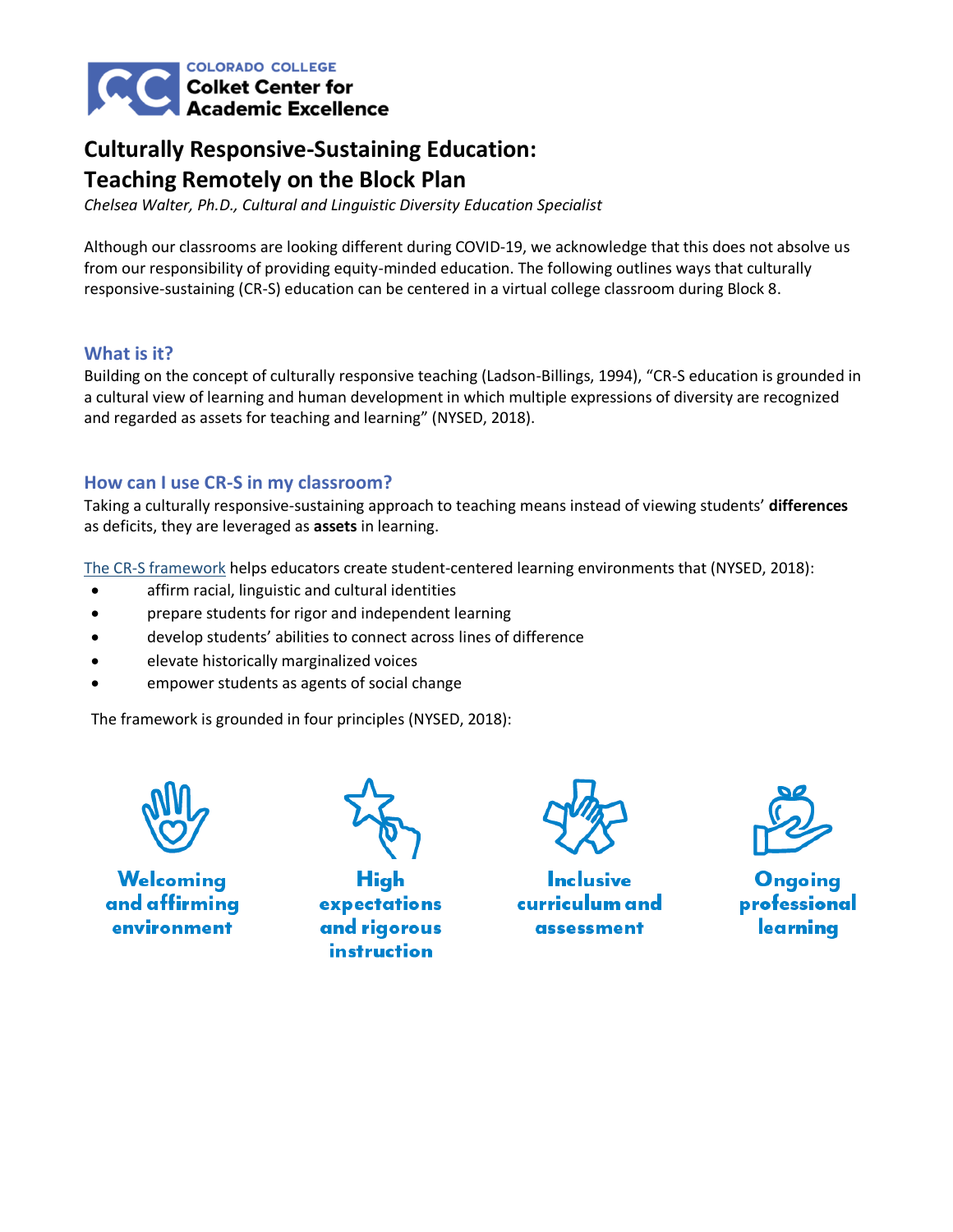## **How Can CR-S Manifest in Our Virtual Block Plan?**

- Creating a block community online is a critical part of students' experiences. Online courses should be inclusive spaces understanding multiple identities of students and accommodating of those in different geographical, political, and social environments. All students should have the opportunity to participate in all aspects of the course.
- To do this, educators should get to know their students- Who are they? Where are they from? Where are they currently? What time zone are they in? What impact has this situation had on them? Ensure students know that although we span the globe, we are still a community of learners at Colorado College.
- Faculty should have "conversations with students about what remote education is; about the politics and reality of the moment we are facing; about resources that students can contribute to the experience; with the building of virtual communities and spaces for sharing ideas, feelings, understandings, and other valuable assets people gain from being members of communities. [This work] plays with time and space, privileging a fluidity/flexibility that sequence synchronous and asynchronous activities in ways most responsive to the needs and capacities of students" (NYC Metro Center, 2020).

### **Inclusive curriculum and assessment Ongoing professional learning**

- By knowing their students, faculty can decide what is attainable within an online block course. Content and assessments should be tailored to each student's academic and linguistic abilities.
- Faculty may leverage the students as curriculum builders by asking students how they connect with the discipline or topic and what salient features they can invest in the course. Faculty should also allow for "flexibility that acknowledges the challenges students are facing with remote learning" (NYC Metro Center, 2020).
- Practice equitable grading strategies using a shared and co-constructed rubric to focus on course objectives and avoid cultural assumptions or linguistic differences
- Provide as much context as possible for students to situate their learning. Context is an especially important scaffold for CLD students because it aids in language comprehension (Cummins, 1981). Examples of context are graphics, charts, visual and auditory input, study guides, and video office hours.

### **Welcoming and affirming environment High expectations and rigorous instruction**

- Moving a block course from in-person to online may require a shift from typical pedagogical choices and expectations.
- Choose activities that require participation from students that can take various forms and allow for multiple points of engagement (e.g. video discussions, debates, message boards, chat rooms, etc.).
- Course objectives should remain the same for all students, but each student's path to complete that objective can be different. Academic and social integration are essential to learning (Shapiro et al., 2014). Students in different time zones should not be absolved from work, but should be offered varied ways of participating in the course. Use 1-on-1 discussions to gauge where a student is and then institute appropriate supports to aid the student to accomplish necessary work.
- Giving students a big picture of the block, its schedule, assignments, and learning arch can help students conceptualize their connection to the course. This may also help students prioritize their work in a less structured context.
- Experiment with the type of structure your students need to foster learning. Some may prefer a "hands off" approach or others might want more engagement to motivate their class experience.
- All virtual communication should be made accessible for students to use at any time, especially during asynchronous courses. Faculty should record and caption their lectures and transcribe class discussions, which is particularly helpful for CLD students.

- It is a critical time to acknowledge that COVID-19 has been racialized, perpetuating racist attacks on Asian and Asian American students. Faculty should "systematically communicat[e] that all forms of racial intolerance [are] unacceptable" (NYC Metro Center, 2020) to continue CC's mission of becoming an anti-racist institution.
- Faculty should continue to reflect on their CR-S instruction, drawing from student feedback and current CR-S research (see references below for more ways to continue learning).
- Additionally, NYC Metro Center (2020) encourages faculty to "identify their own biases and assumptions when it comes to remote learning and identifying how this might affect the learning experiences of students."